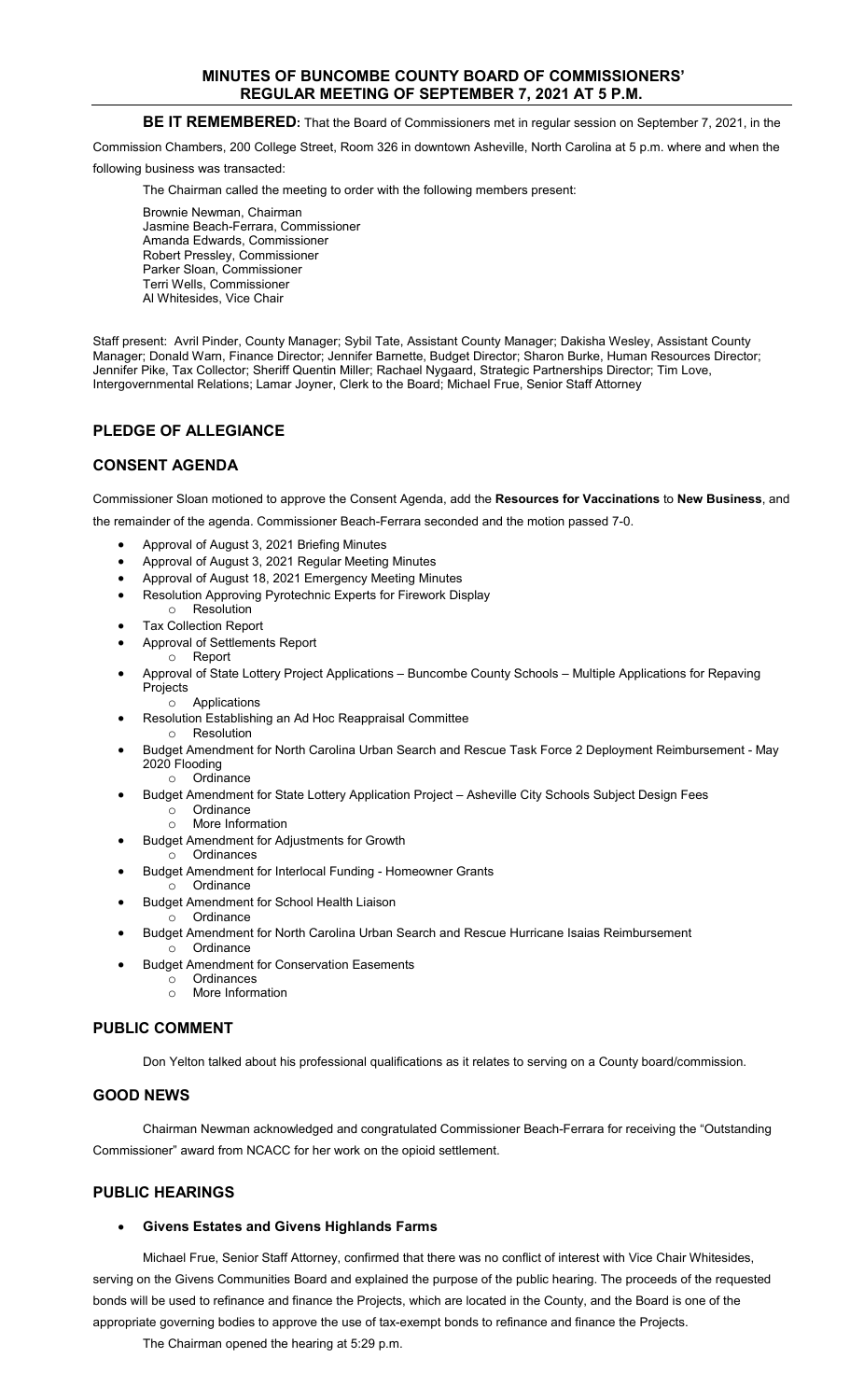Don Yelton questioned the liability of the public/private partnership.

The hearing was closed at 5:31 p.m.

Commissioner Sloan moved to approve the resolution as presented. Commissioner Beach-Ferrara seconded the motion and it passed 7-0.

### • **Community Development Block Grant Neighborhood Revitalization**

Matt Cable, Planning Manager, provided background about the program and stated that the County must have a Board of Commissioners' adopted citizen participation plan. The plan provides citizens access to information and participation in all project stages. This is the first of two public hearings required as part of the CDBG-NR application. The Board of Commissioners will consider the application at a second public hearing to be scheduled at a later date.

The Chairman opened the hearing at 5:41 p.m.

Don Yelton questioned the viability of the project.

The hearing was closed at 5:44 p.m.

Vice Chair Whitesides moved to approve the resolution as presented. Commissioner Edwards seconded the motion and it passed 7-0.

### **COUNTY MANAGER'S REPORT**

#### • **Permitting and Inspections Update - Bob Haynes**

Avril Pinder, County Manager, introduced Bob as the new Permitting and Inspections Director, and he provided an update of some of the new processes.

#### **NEW BUSINESS**

#### • **Resources for Vaccinations**

Avril Pinder, County Manager, requested that the County continue the NC COVID \$100 incentive program and budget \$100,000 for the program, if the State program expires.

Commissioner Beach-Ferrara moved to approve the continuation of the NC COVID \$100 incentive program and budget \$100,000 for the program, if the State program expires, and for staff to research incentives for 12-17 year olds. Commissioner Edwards seconded the motion and it passed 7-0.

#### • **Health Insurance Update**

Larry Reece, USI Senior Vice President, highlighted changes to the health plan that included increased out-of-pocket maximums and deductibles, and the replacement of PPCN with the Plan Member Advocate program and Autoimmune Support program.

Chairman Newman moved approve the health plan as presented. Vice Chair Whitesides seconded and the motion passed 7-0.

### • **Prequalification of Bidders for Construction or Repair Projects Policy**

Ron Venturella, Finance, explained the need to occasionally prequalify bidders when a project is outside of normal construction. Prequalification ensures potential bidders meet certain standards before being allowed to submit proposals or participate in actual solicitation processes. The County, currently, does not have a policy and the policy will assist in providing equity and inclusion.

Commissioner Wells moved to approve the resolution to adopt the policy. Commissioner Pressley seconded and the motion passed 7-0.

#### • **Budget Amendment for DWI Taskforce Grant FY2022**

Jennifer Barnette, Budget Director, explained the budget amendment.

Commissioner Wells moved to approve the budget amendment as presented. Commissioner Edwards seconded and the motion passed 7-0.

#### • **Budget Amendment for FY2021 Budget Carryforwards**

Jennifer Barnette, Budget Director, explained the budget amendment.

Commissioner Sloan moved to approve the budget amendment as presented. Vice Chair Whitesides seconded and the motion passed 7-0.

# **BOARD APPOINTMENTS**

Chairman Newman moved to appoint, by general consensus of receiving the most votes, **Joel Mazelis** (alternate) to